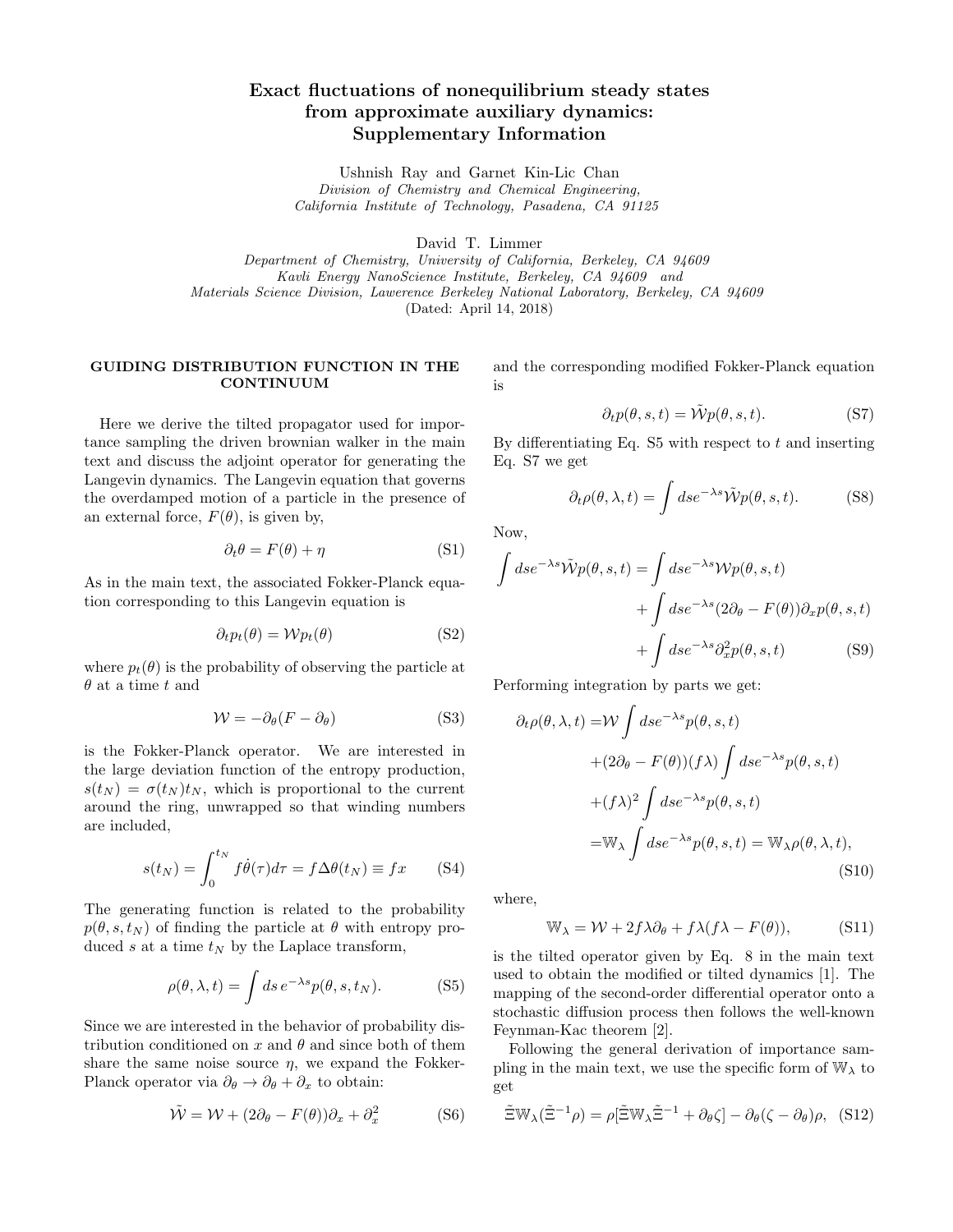with  $\zeta = F - 2f\lambda + 2\partial_\theta \ln \tilde{\Xi}$ . The last term corresponds to a Fokker-Planck type of operator with a force term equal to  $\zeta$  and can be used to generate trajectories. The first term changes normalization and is, therefore, used for branching. The equation of motion for  $\theta$  is obtained from the adjoint operator  $\mathcal{W}_{\lambda}^{\dagger}$ , where,

$$
\tilde{\Xi}^{-1} \mathbb{W}_{\lambda}^{\dagger} \tilde{\Xi} = \tilde{\Xi} \mathbb{W}_{\lambda} \tilde{\Xi}^{-1} + \partial_{\theta} \zeta \tag{S13}
$$

which follows from integration by parts. The specific form of the branching term following the operators in the main text is given by

$$
\tilde{\Xi}^{-1} \mathbb{W}_{\lambda}^{\dagger} \tilde{\Xi} = \frac{1}{\tilde{\Xi}} \frac{d^2 \tilde{\Xi}}{d\theta^2} + (F - 2\lambda f) \frac{d \ln \tilde{\Xi}}{d\theta} + f \lambda (f \lambda - F(\theta)),
$$
\n(S14)

where  $F(\theta) = f - \partial_{\theta} V(\theta)$ , with f a constant, nonconservative force, and  $V(\theta) = v_o \cos(\theta)$  is a periodic potential.

As discussed in the text, the exact GDF can be computed by expanding  $\tilde{\Xi}$  is plane waves. Specifically, we express

$$
\tilde{\Xi}(\theta) = \sum_{n=-m}^{m} c_n e^{in\theta}
$$
 (S15)

and inserting this expansion into eigenvalue relation, and using the tilter operator in Eq. S11, we can derive a recursion relationship for the coefficients  $c_n$ . This yields,

$$
c_n a_n - c_{n-1} b_- - c_{n+1} b_+ = c_n \psi(\lambda)
$$
 (S16)

with elements

$$
a_n = in(f + f\lambda) - n^2/2 + \lambda f^2 + \lambda^2 f^2/2
$$
  

$$
b_n = +n \left(-i\right) f + n + 1/2
$$

$$
b_{\pm} = \pm v_o(-i\lambda f + n \pm 1)/2
$$

which specifies a tridiagonal matrix that can be diagonalized using standard techniques suitable for non-Hermitian matrices. In practice, we use  $2M + 1$  basis functions with  $M = 50$  for the exact calculations. The instantonic solution is generated using only 1 basis function. Note that Ref. [3] contains an error in the typesetting of the equations defining the expansion coefficients.

### GUIDING DISTRIBUTION FUNCTIONS FROM DISCRETE MEAN-FIELD SOLUTIONS

In this section we outline the procedure needed to generate mean-field (MF) and cluster solutions that form the guiding distribution functions in our discrete models. We will illustrate the procedure for the SEP but it can be easily generalized to other models.

For the open boundary SEP the tilted matrix may be written as:

$$
\mathbb{W}_{\lambda} = w_L + \sum_{i=1}^{L} w_i + w_R \tag{S17}
$$

where the single particle transition matrices  $\{w_L, w_i, w_R\}$ and their operator representations are given by

$$
w_L = \begin{bmatrix} -\alpha & \gamma e^{\lambda} \\ \alpha e^{-\lambda} & -\gamma \end{bmatrix} \qquad w_R = \begin{bmatrix} -\nu & \beta e^{-\lambda} \\ \nu e^{\lambda} & -\beta \end{bmatrix}
$$
(S18)

and

$$
w_i = \begin{bmatrix} 0 & 0 & 0 & 0 \\ 0 & -q & pe^{-\lambda} & 0 \\ 0 & qe^{\lambda} & -p & 0 \\ 0 & 0 & 0 & 0 \end{bmatrix}
$$
 (S19)

These matrices can be combined to form a many-body matrix that in operator notation is written as

$$
\mathbb{W}_{\lambda} = -\alpha(\mathbb{1} - \hat{n}_1) + \alpha e^{-\lambda} \hat{c}_1^{\dagger} + \gamma e^{\lambda} \hat{c}_1 - \gamma \hat{n}_1 + p e^{-\lambda} \hat{c}_2^{\dagger} \hat{c}_1 - p \hat{n}_1 (\mathbb{1} - \hat{n}_2) \n+ \sum_{i=2}^{L-1} p e^{-\lambda} \hat{c}_{i+1}^{\dagger} \hat{c}_i - p \hat{n}_i (\mathbb{1} - \hat{n}_{i+1}) + q e^{\lambda} \hat{c}_{i-1}^{\dagger} \hat{c}_i - q \hat{n}_i (\mathbb{1} - \hat{n}_{i-1}) \n- \nu (\mathbb{1} - \hat{n}_L) + \nu e^{\lambda} \hat{c}_L^{\dagger} + \beta e^{-\lambda} \hat{c}_L - \beta \hat{n}_L + q e^{\lambda} \hat{c}_{L-1}^{\dagger} \hat{c}_L - q \hat{n}_L (\mathbb{1} - \hat{n}_{L-1}).
$$
\n(S20)

Here  $\hat{c}_i^{\dagger}$  creates a particle at site *i*,  $\hat{c}_j$  destroys a particle at site j, and  $\hat{n}_i$  counts the number of particles at site *i*. The combined operators  $\hat{c}_i^{\dagger} \hat{c}_j$  correspond to kineticlike terms that move a particle from site  $j$  to  $i$ , and  $\hat{n}_i(1-\hat{n}_i)$  represents a hard-core interaction that prevents double occupation of sites. The exact solution is the usual eigenvalue problem  $\mathbb{W}_{\lambda}|\Xi\rangle = \varepsilon|\Xi\rangle$  where  $(\varepsilon, |\Xi\rangle)$ 

is a particular eigenpair (the inverse eigenvectors  $\{\langle \Xi | \}$ ) can be constructed from  $\{|\Xi\rangle\}$ .

An obvious route to explore in constructing approximate GDF is to use a mean-field (MF) solution. The MF approach is to approximate the many-body state as a product state. Starting with a product of single site states, we can systematically improve our results by mov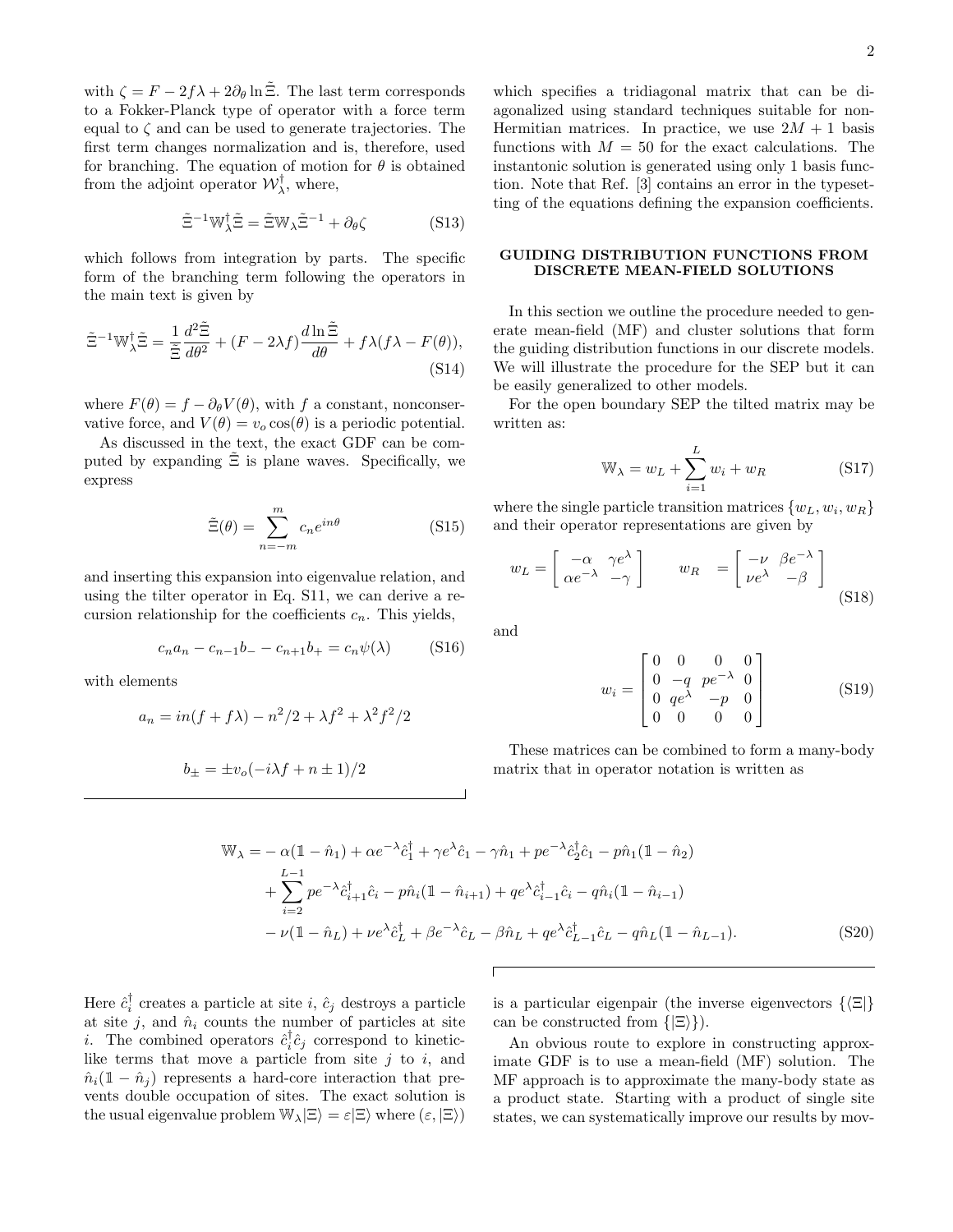ing to products of cluster states, where interactions in the cluster are treated explicitly, while the links between clusters are treated at the MF level. We first illustrate the procedure for single site clusters and then show how to generalize to multi-site clusters.

# Site-Decoupled Mean-Field and Generalized Variational Approximation

For the single site clusters we approximate the solution by the form  $|\tilde{\Xi}\rangle = \prod_{i=1}^{L} |\xi_i\rangle$ , where the single site state  $|\xi_i\rangle = \sum_{n=0}^1 \xi_i(n)|n_i\rangle$  is written in a basis of occupation numbers  $\{|n\rangle\}$ . Here  $\xi_i(n)$  is a scalar function dependent on the occupation number  $n$ . One subtlety is that because the tilted matrix is not Hermitian we must distinguish between approximating its left and its right eigenvector. In this work, we will always approximate the right eigenvector. The corresponding left eigenvector is then made of the product of left states  $\langle \xi_i | = \sum_{n=0}^1 \xi'_i(n) \langle n_i |$ , where  $\langle \xi_i |$  (and the coefficients  $\xi'_i$ ) can be obtained from the right states by the biorthogonality condition,  $\langle \xi_i | \xi_j \rangle = \delta_{ij}$ . For the following discussion  $\{|\Xi\rangle, \langle \Xi|\}$  represents the biorthogonal pair.

To determine the coefficients  $\xi_i(n)$ , we will use a generalized variational procedure to make the functional

$$
\langle \tilde{\Xi} | (\mathbb{W}_{\lambda} - \varepsilon) | \tilde{\Xi} \rangle \tag{S21}
$$

stationary with respect to independent linear variations in  $\langle \Xi |$  and  $|\Xi \rangle$ . Although stationarity of Eq. S21 does not give a minimum principle, it leads to a mean-field approximation that approximates the right (or left) eigenvector equation when projected into an appropriate space, similar to the use of collocation to solve a partial differential equation. For example, considering stationarity with respect to small variations in the left state, we obtain

$$
\langle \delta \tilde{\Xi} | \mathbb{W}_{\lambda} - \varepsilon | \tilde{\Xi} \rangle = 0 \tag{S22}
$$

The small variations in the left state take the explicit form

$$
\langle \delta \tilde{\Xi} | = \sum_{i=1}^{L} \langle \delta \xi_i | \prod_{j \neq i}^{L} \langle \xi_j |
$$
  
= 
$$
\sum_{i=1}^{L} \left[ \sum_{n_i=0}^{1} \delta \xi'_i(n) \langle n_i | \right] \prod_{j \neq i}^{L} \left[ \sum_{n_j=0}^{1} \xi'_i(n) \langle n_j | \right]
$$
(S23)

We then evaluate Eq. S22 with respect to the specific variations in Eq. S23 to obtain mean-field equations. Writing  $\mathbb{W}_{\lambda} = (\mathcal{W}_{\lambda} - V_i) + V_i$  where  $V_i$  represents all terms in  $W_{\lambda}$  that contains terms involving site i, we obtain the following equation for each i:

$$
\langle \delta \tilde{\Xi} | V_i | \tilde{\Xi} \rangle - \epsilon_i \langle \delta \xi_i | \xi_i \rangle = 0, \qquad (S24)
$$

which is equivalent to an eigenvalue equation with eigenvalue  $\epsilon_i$ , where we have defined

$$
\epsilon_i = \varepsilon - \left[ \prod_{j \neq i} \langle \xi_j | \right] (W_\lambda - V_i) \left[ \prod_{k \neq i} |\xi_k \rangle \right]
$$
 (S25)

As we are interested in the maximal eigenvalue/eigenvector pair of  $W_{\lambda}$ , we are interested in the maximal eigenvalue/eigenvector pair for each site i.

For the SEP  $\mathbb{W}_{\lambda}$ , Eq. S24 implies solving the following decoupled eigenvalue equation for  $i = 1$ 

$$
[(-\alpha - q(\hat{n}_2))(\mathbb{1} - \hat{n}_1) + (pe^{-\lambda}\langle \hat{c}_2^{\dagger} \rangle + \gamma e^{\lambda})\hat{c}_1
$$
  
+ 
$$
(\alpha e^{-\lambda} + qe^{\lambda}\langle \hat{c}_2 \rangle)\hat{c}_1^{\dagger} + (-\gamma - p(1 - \langle \hat{n}_2 \rangle))\hat{n}_1]|\xi_1\rangle
$$
  
= 
$$
\varepsilon_1|\xi_1\rangle
$$
 (S26)

where we have used the shorthand  $\langle \ldots \rangle$  to denote the expectation value  $\langle \Xi | \dots | \Xi \rangle$ . For  $i = L$ , the eigenvalue equation is

$$
[(-\nu - p\langle \hat{n}_{L-1} \rangle)(1 - \hat{n}_L) + (qe^{\lambda} \langle \hat{c}_{L-1}^{\dagger} \rangle + \beta e^{-\lambda})\hat{c}_{L-1} + (\nu e^{\lambda} + pe^{-\lambda} \langle \hat{c}_{L-1} \rangle))\hat{c}_L^{\dagger} + (-\beta - q(1 - \langle \hat{n}_{L-1} \rangle))\hat{n}_L]|\xi_L\rangle = \varepsilon_L|\xi_L\rangle
$$
 (S27)

Finally for all other  $i$ , the eigenvalue equation is

$$
\begin{aligned}\n[(-p\langle \hat{n}_{i-1} \rangle - q\langle \hat{n}_{i+1} \rangle)(1 - \hat{n}_i) \\
+ (pe^{-\lambda} \langle \hat{c}_{i+1}^{\dagger} \rangle + qe^{\lambda} \langle \hat{c}_{i-1}^{\dagger} \rangle) \hat{c}_i \\
+ (qe^{\lambda} \langle \hat{c}_{i+1} \rangle + pe^{-\lambda} \langle \hat{c}_{i-1} \rangle) \hat{c}_i^{\dagger} \\
+ (-p(1 - \langle \hat{n}_{i+1} \rangle) - q(1 - \langle \hat{n}_{i-1} \rangle)) \hat{n}_i]|\xi_i\rangle \\
= \varepsilon_i|\xi_i\rangle.\n\end{aligned} \tag{S28}
$$

The maximal eigenvalue/eigenvector pair approximation can be obtained by solving the above equations for each site i and choosing the set of states  $\{|\xi_i\rangle\}$ corresponding to the largest eigenvalues  $\{\epsilon_i\}$ . Notice that even when collecting terms involving site  $i$ , there will inevitably be terms involving other sites due to the two-body interaction present in the matrix (S20). The natural way to solve this system, thus, requires the use of a self-consistent procedure. We start with an initial set of guess values for  $\langle \hat{n}_i \rangle$ ,  $\langle \hat{c}_i \rangle$  and  $\langle \hat{c}_i^{\dagger} \rangle$  and proceed to solve the individual eigenvalue problems for each site. At the end of each iteration we use the states  $\{|\xi_i\rangle\}$  to recompute  $\langle \hat{n}_i \rangle$ ,  $\langle \hat{c}_i \rangle$ , and  $\langle \hat{c}_i^{\dagger} \rangle$  and use them for the next iteration. This is continued until  $\{\langle \hat{n}_i \rangle, \langle \hat{c}_i \rangle, \langle \hat{c}_i^{\dagger} \rangle\}$  do not change.

Once the solutions have converged it is straightforward to obtain the MF estimate of the LDF,  $\epsilon(\lambda) = \langle \Xi | \mathbb{W}_{\lambda} | \Xi \rangle$ . The MF approximation to the state  $\langle \Xi |$  is precisely the GDF that we need to construct the auxiliary process that will importance sample the LDF. The effective matrices incorporating the importance sampling are: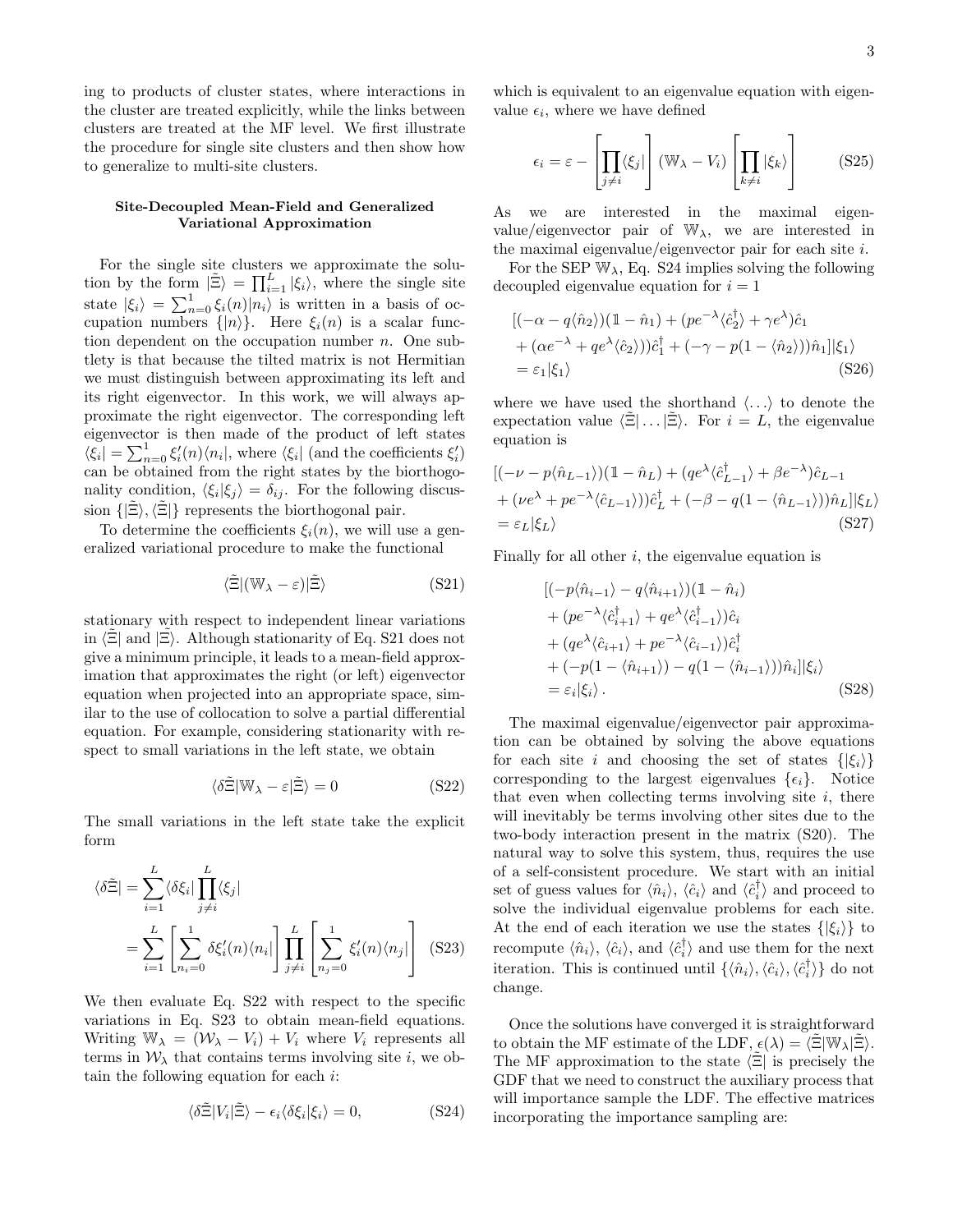$$
\tilde{w}_L = \begin{bmatrix} -\alpha & \gamma e^{\lambda} \frac{\xi_1(0)}{\xi_1(1)} \\ \alpha e^{-\lambda} \frac{\xi_1(1)}{\xi_1(0)} & -\gamma \end{bmatrix}
$$
 (S29)

$$
\tilde{w}_i = \begin{bmatrix} 0 & 0 & 0 & 0 & 0\\ 0 & -q & pe^{-\lambda} \frac{\xi_i(0)\xi_{i+1}(1)}{\xi_i(1)\xi_{i+1}(0)} & 0\\ 0 & qe^{\lambda} \frac{\xi_{i-1}(1)\xi_i(0)}{\xi_{i-1}(0)\xi_i(1)} & -p & 0\\ 0 & 0 & 0 & 0 \end{bmatrix}
$$
 (S30)

$$
\tilde{w}_R = \begin{bmatrix} -\nu & \beta e^{-\lambda} \frac{\xi_L(0)}{\xi_L(1)}\\ \nu e^{\lambda} \frac{\xi_L(1)}{\xi_L(0)} & -\beta \end{bmatrix}
$$
 (S31)

Notice that these are not normalized and their renormalization determines the branching weights. In the text, we use a first order Trotterization on the shorttime importance-sampled propagator  $(\langle \tilde{\Xi} | e^{dt \mathbb{W}_{\lambda}} | \tilde{\Xi} \rangle)$  to obtain the Markovian transition probability matrix  $\widetilde{\mathbb{U}}_{\lambda} \equiv$  $1 + dt \langle \tilde{\Xi} | \mathbb{W}_{\lambda} | \tilde{\Xi} \rangle$ . Therefore,  $\tilde{\mathbb{U}}_{\lambda}$  follows directly from the transformed components of  $\mathbb{W}_{\lambda}$ , and is given by

$$
\tilde{\mathbb{U}}_{\lambda} = \tilde{u}_L + \sum_{i=1}^{L} \tilde{u}_i + \tilde{u}_R, \tag{S32}
$$

where,

$$
\tilde{u}_L = \begin{bmatrix} 1 - \alpha dt & \gamma e^{\lambda} \frac{\xi_1(0)}{\xi_1(1)} \\ \alpha e^{-\lambda} \frac{\xi_1(1)}{\xi_1(0)} & 1 - \gamma dt \end{bmatrix}
$$
 (S33)

$$
\tilde{u}_i = \begin{bmatrix} 1 & 0 & 0 & 0 \\ 0 & 1 - qdt & p e^{-\lambda} \frac{\xi_i(0)\xi_{i+1}(1)}{\xi_i(1)\xi_{i+1}(0)} & 0 \\ 0 & q e^{\lambda} \frac{\xi_{i-1}(1)\xi_i(0)}{\xi_{i-1}(0)\xi_i(1)} & 1 - pdt & 0 \\ 0 & 0 & 0 & 1 \end{bmatrix}
$$
 (S34)

$$
\tilde{u}_R = \begin{bmatrix} 1 - \nu dt & \beta e^{-\lambda} \frac{\xi_L(0)}{\xi_L(1)} \\ \nu e^{\lambda} \frac{\xi_L(1)}{\xi_L(0)} & 1 - \beta dt \end{bmatrix}
$$
 (S35)

are the associated transition probabilities at the ends of the lattice,  $\tilde{u}_L$  and  $\tilde{u}_R$ , or in its interior,  $\tilde{u}_i$ . At every time step or Monte Carlo sweep, the current state  $|\mathcal{C}\rangle = |n_1 n_2 ... n_L\rangle$  that corresponds to a column of  $\tilde{\mathbb{U}}_{\lambda}$  is used to propose moves such that the outgoing state  $|C'\rangle$ has the probability  $\tilde{\mathbb{U}}_{\lambda}(\mathcal{C}', \mathcal{C})/\mathcal{N}(C)$  of being accepted, where  $\mathcal{N}(C) \equiv \sum_{\mathcal{C}'} \tilde{\mathbb{U}}_{\lambda}(\mathcal{C}', \mathcal{C})$  is the normalization factor. Over the course of the short trajectory generated in between branching steps, a walker's weight is accumulated as a product of these normalization factors.

#### Cluster Approach

The idea of a site-decoupled mean-field can be extended to multiple sites collected into clusters. The MF ansatz is then  $|\tilde{\Xi}\rangle = \prod_{c=1}^{L/c_L} |\xi_c\rangle$  where  $c_L$  is the number of sites that constitutes a cluster.  $|\xi_c\rangle$  is ex- $\sum_{n} \xi_c(n_{(c-1)c_L+1},...,n_{cc_L})|n_{(c-1)c_L+1},...,n_{cc_L}$ panded in the occupation basis of the cluster  $|\xi_c\rangle$  = For each cluster  $(c)$ , we can write down the analogous  $V_i$ operator which contains all terms in Eq. S20 that involve sites in the cluster  $(V_c)$ . All terms involving only sites inside the given cluster are treated exactly (i.e. treated as operators) while terms that involve sites that are inside two different clusters are split up via the MF approxima- $\hat{A}_i \hat{B}_j \sim \langle \hat{A}_i \rangle \hat{B}_j + \hat{A}_i \langle \hat{B}_j \rangle - \overline{\langle \hat{A}_i \rangle \langle \hat{B}_j \rangle},$  where as before  $\langle \hat{A}_i \rangle$  and  $\langle \hat{B}_j \rangle$  are determined self-consistently.

More explicitly, the mean-field cluster  $V_c$  operator is

$$
V_c = \hat{L}(j = c_L(c - 1) + 1) + \hat{R}(j = c_Lc - 1)
$$
  
+ 
$$
\sum_{j=c_L(c-1)+1}^{c_Lc-1} p e^{-\lambda} \hat{c}_{j+1}^{\dagger} \hat{c}_j - p \hat{n}_j (\mathbb{1} - \hat{n}_{j+1}) + q e^{\lambda} \hat{c}_j^{\dagger} \hat{c}_{j+1} - q \hat{n}_{j+1} (\mathbb{1} - \hat{n}_j)
$$
(S36)

where

$$
\hat{L}(j) = -p\langle \hat{n}_{j-1} \rangle \left(1 - \hat{n}_j\right) + qe^{\lambda} \langle \hat{c}_{j-1}^{\dagger} \rangle \hat{c}_j + pe^{-\lambda} \langle \hat{c}_{j-1} \rangle \hat{c}_j^{\dagger} - q\hat{n}_j \langle 1 - \langle \hat{n}_{j-1} \rangle \right) \qquad \text{for } c > 1
$$
\n
$$
\hat{L}(j) = -\alpha \left(1 - \hat{n}_1\right) + \alpha e^{-\lambda} \hat{c}_1^{\dagger} + \gamma e^{\lambda} \hat{c}_1 - \gamma \hat{n}_1 \qquad \text{for } c = 1
$$

$$
\hat{R}(j) = -q\langle \hat{n}_{j+1} \rangle (\mathbb{1} - \hat{n}_j) + p e^{-\lambda} \langle \hat{c}_{j+1}^{\dagger} \rangle \hat{c}_j + q e^{\lambda} \langle \hat{c}_{j+1} \rangle \hat{c}_j^{\dagger} - p \hat{n}_j (1 - \langle \hat{n}_{j+1} \rangle) \quad \text{for } c < L/c_L
$$
\n
$$
\hat{R}(j) = -\nu (\mathbb{1} - \hat{n}_L) + \nu e^{\lambda} \hat{c}_L^{\dagger} + \beta e^{-\lambda} \hat{c}_L - \beta \hat{n}_L \quad \text{for } c = L/c_L
$$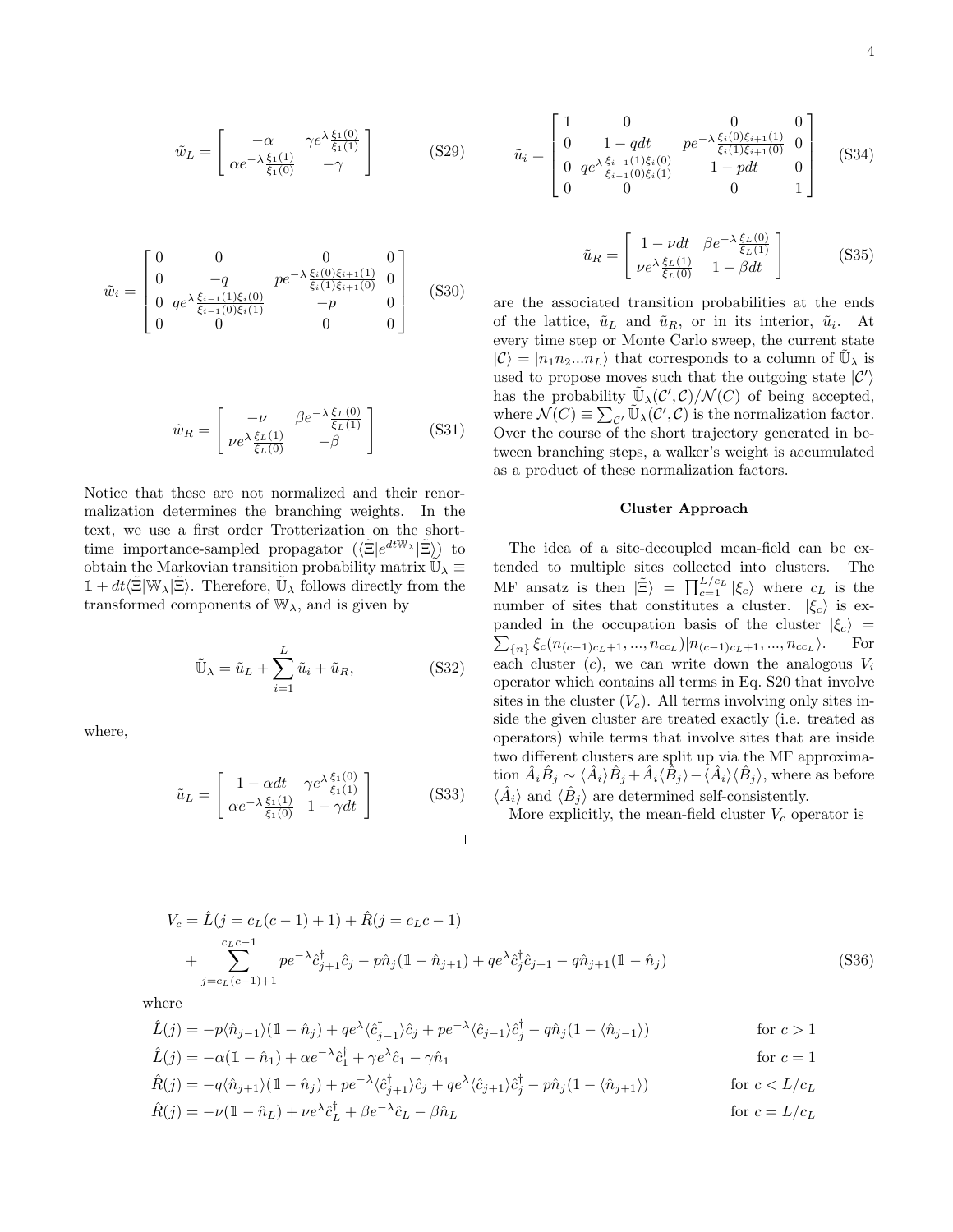This treatment ensures that all cluster based eigenvalue problems can be solved separately using only expectation values to estimate the couplings between clusters. The latter couplings are calculated separately at the end of each self-consistent step. This is continued until the averages do not change. Once the MF calculations converge we will obtain the required GDF  $\langle \Xi |$  needed to construct the generator of auxiliary dynamics, similar to the case for the single site MF. However, now the  $\xi_c(n_{(c-1)c_L+1},...,n_{cc_L})$  involve multiple sites and thus the proposal matrix must be updated accordingly to distinguish between inter- and intra- cluster states. For instance, for a cluster of size  $c_L = 2$  the intra-cluster hopping matrix for hops within a cluster is given by,

$$
\tilde{u}_c = \begin{bmatrix} 1 & 0 & 0 & 0 \\ 0 & 1 - qdt & p e^{-\lambda} \frac{\xi_c(0,1)}{\xi_c(1,0)} & 0 \\ 0 & q e^{\lambda} \frac{\xi_c(1,0)}{\xi_c(0,1)} & 1 - pdt & 0 \\ 0 & 0 & 0 & 1 \end{bmatrix}
$$
(S37)

For inter-cluster hopping the two matrices  $\tilde{u}_c$  and  $\tilde{u}_{c+1}$ must be combined and the hopping between edge sites  $n_{cc_L}$  and  $n_{(c)c_L+1}$  will depend on the state configuration of the two clusters. For e.g. the transition matrix elements given by  $P(n_{cc_L-1}, n_{cc_L}; n_{cc_L+1}, n_{cc_L+2} \rightarrow$  $n_{cc_L-1}, n_{cc_L}; n_{cc_L+1}, n_{cc_L+2})$  are:

$$
P(i, 0; 0, j \rightarrow i, 0; 0, j) = 1
$$
  
\n
$$
P(i, 1; 0, j \rightarrow i, 0; 1, j) = p e^{-\lambda} \frac{\xi_c(i, 0)\xi_{c+1}(1, j)}{\xi_c(i, 1)\xi_{c+1}(0, j)}
$$
  
\n
$$
P(i, 1; 0, j \rightarrow i, 1; 0, j) = 1 - p dt
$$
  
\n
$$
P(i, 0; 1, j \rightarrow i, 1; 0, j) = q e^{\lambda} \frac{\xi_c(i, 1)\xi_{c+1}(0, j)}{\xi_c(i, 0)\xi_{c+1}(1, j)}
$$
  
\n
$$
P(i, 0; 1, j \rightarrow i, 0; 1, j) = 1 - q dt
$$
  
\n
$$
P(i, 1; 1, j \rightarrow i, 1; 1, j) = 1
$$
 (S38)

This can be generalized to other cluster sizes.

### 2D Cluster Approximation

For the 2D WASEP problem that we consider in the main text, the cluster approach outlined above for 1D systems can be generalized to 2D. The tilted operator for this problem is given by,

$$
\mathbb{W}_{\lambda_x,\lambda_y} = \sum_{i=1}^{L_x} \sum_{j=1}^{L_y} p_x e^{-\lambda_x} \hat{c}_{i+1,j}^{\dagger} \hat{c}_{i,j} - p_x \hat{n}_{i,j} (\mathbb{1} - \hat{n}_{i+1,j}) + q_x e^{\lambda_x} \hat{c}_{i-1,j}^{\dagger} \hat{c}_{i,j} - q_x \hat{n}_{i,j} (\mathbb{1} - \hat{n}_{i-1,j})
$$
  
\n
$$
p_y e^{-\lambda_y} \hat{c}_{i,j+1}^{\dagger} \hat{c}_{i,j} - p_y \hat{n}_{i,j} (\mathbb{1} - \hat{n}_{i,j+1}) + q_y e^{\lambda_y} \hat{c}_{i,j-1}^{\dagger} \hat{c}_{i,j} - q_y \hat{n}_{i,j} (\mathbb{1} - \hat{n}_{i,j-1}),
$$
\n(S39)

where  $p_x, q_x, p_y, q_y$  are transition rates associated with hopping along  $\pm x, \pm y$  directions. Additionally for this model we use periodic boundary conditions. Here,  $(L_x, L_y)$  are the number of sites in the respective directions. Notice that the biasing parameter is a vector  $\lambda = (\lambda_x, \lambda_y)$ . Additionally to accommodate the extra di-

mension, operators are now indexed via the coordinates  $(i, j)$ . Much like the 1D case the MF solutions can be constructed as before except now the coupling terms are defined for the perimeter of the cluster at  $(c_x, c_y)$ . Suppose there are  $(c<sub>L</sub><sup>y</sup>, c<sub>L</sub><sup>y</sup>)$  sites per cluster; then in explicit terms the cluster MF tilted operator  $V_{c_x,c_y}$  is given by:

$$
V_{c_x,c_y} = \sum_{\substack{i=c_L^x(c_x-1)+1 \\ j=c_L^y(c_y-1)+1}}^{c_L^x c_x-1, c_L^y c_y-1} p_x e^{-\lambda_x} \hat{c}_{i+1,j}^{\dagger} \hat{c}_{i,j} - p_x \hat{n}_{i,j} (1-\hat{n}_{i+1,j}) + q_x e^{\lambda_x} \hat{c}_{i,j}^{\dagger} \hat{c}_{i+1,j} - q_x \hat{n}_{i+1,j} (1-\hat{n}_{i,j})
$$
  
+ 
$$
p_y e^{-\lambda_y} \hat{c}_{i,j+1}^{\dagger} \hat{c}_{i,j} - p_y \hat{n}_{i,j} (1-\hat{n}_{i,j+1}) + q_y e^{\lambda_y} \hat{c}_{i,j}^{\dagger} \hat{c}_{i,j+1} - q_y \hat{n}_{i,j+1} (1-\hat{n}_{i,j})
$$
  
+ 
$$
\hat{L}(i = (c_x-1)c_L^x + 1, c_y) + \hat{R}(i = c_x c_L^x, c_y) + \hat{T}(c_x, j = c_y c_L^y) + \hat{B}(c_x, j = (c_y-1)c_L^y + 1)
$$
  
(S40)

where

$$
\hat{L}(i,c_y) = \sum_{j=c_L^y(c_y-1)+1}^{c_L^y(c_y-1)} p_x e^{-\lambda_x} \hat{c}_{i,j}^{\dagger} \langle \hat{c}_{i-1,j} \rangle - p_x \langle \hat{n}_{i-1,j} \rangle (\mathbb{1} - \hat{n}_{i,j}) + q_x e^{\lambda_x} \langle \hat{c}_{i-1,j}^{\dagger} \rangle \hat{c}_{i,j} - q_x \hat{n}_{i,j} (\mathbb{1} - \langle \hat{n}_{i-1,j} \rangle)
$$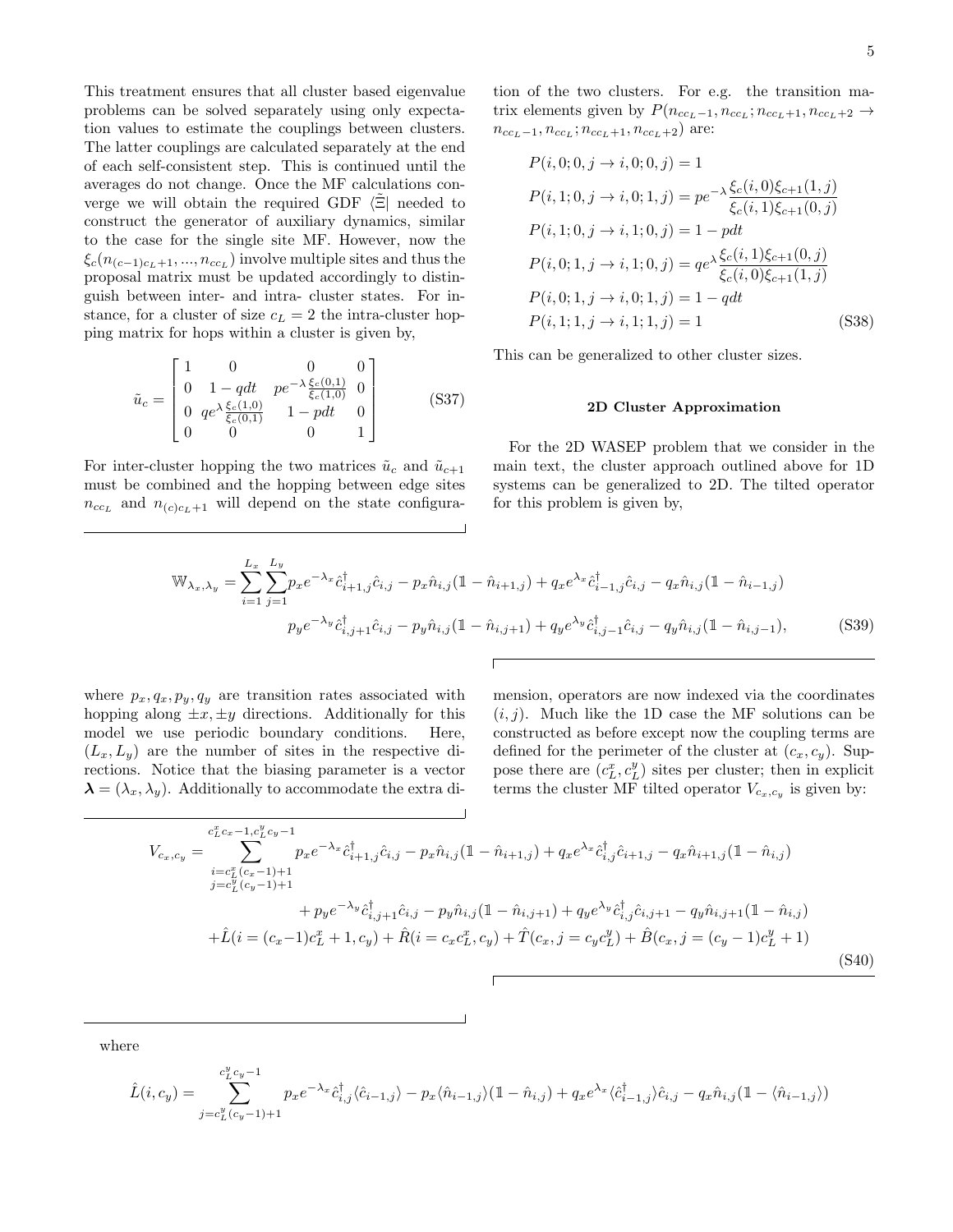$$
\hat{R}(i,c_y) = \sum_{j=c_L^y(c_y-1)+1}^{c_L^y c_y-1} p_x e^{-\lambda_x} \langle \hat{c}_{i+1,j}^{\dagger} \rangle \hat{c}_{i,j} - p_x \hat{n}_{i,j} (1 - \langle \hat{n}_{i+1,j} \rangle) + q_x e^{\lambda_x} \hat{c}_{i,j}^{\dagger} \langle \hat{c}_{i+1,j} \rangle - q_x \langle \hat{n}_{i+1,j} \rangle (1 - \hat{n}_{i,j})
$$
\n
$$
\hat{B}(c_x,j) = \sum_{i=c_L^x(c_x-1)+1}^{c_L^x c_x-1} p_y e^{-\lambda_y} \hat{c}_{i,j}^{\dagger} \langle \hat{c}_{i,j-1} \rangle - p_y \langle \hat{n}_{i,j-1} \rangle (1 - \hat{n}_{i,j}) + q_y e^{\lambda_y} \langle \hat{c}_{i,j-1}^{\dagger} \rangle \hat{c}_{i,j} - q_y \hat{n}_{i,j} (1 - \langle \hat{n}_{i,j-1} \rangle)
$$
\n
$$
\hat{T}(c_x,j) = \sum_{i=c_L^x(c_x-1)+1}^{c_L^y c_x-1} p_y e^{-\lambda_y} \langle \hat{c}_{i,j+1}^{\dagger} \rangle \hat{c}_{i,j} - p_y \hat{n}_{i,j} (1 - \langle \hat{n}_{i,j+1} \rangle) + q_y e^{\lambda_y} \hat{c}_{i,j}^{\dagger} \langle \hat{c}_{i,j+1} \rangle - q_y \langle \hat{n}_{i,j+1} \rangle (1 - \hat{n}_{i,j})
$$

The operators  $\hat{L}$ ,  $\hat{R}$ ,  $\hat{B}$  and  $\hat{T}$  are the border terms for the cluster at  $(c_x, c_y)$ . They contain the mean-field coupling parameters that are enclosed with  $\langle \ldots \rangle$ . These are determined self-consistently much as in the 1D case. Finally the determined cluster states can then be used to construct the transformed tilted operator from which moves can be proposed.

# CALCULATION DETAILS FOR RESULTS IN THE MAIN TEXT

Driven brownian motion: All of the calculations on the driven brownian walker were accomplished with a second order stochastic Runge-Kutta integrator with a timestep of 0.01. Observation times of 20.0 were needed to converge the calculations and branching steps attempted every 0.05 unit of time.

1D SEP: For the 1D system consisting of  $L = 8$ sites, clusters were made using  $c_L = 1, 2, 4$  sites. All calculations were done using  $N_{\rm w}$  = 2 × 10<sup>4</sup> walkers, with a time step  $dt = 0.001$ , observation time  $t<sub>N</sub> = 1$ with branching occurring at intervals of time  $t_{\text{int}} = 0.01$ . In the main text, we have used calculations done with



FIG. S1. Convergence of the 2D SEP DMC simulations with integration time step for  $\lambda = -6$ .

cluster size of 0 ("zeroth-order" MF) to indicate a sampling strategy where the exponential  $e^{-\lambda \mathcal{O}}$  has been absorbed directly into the proposed Monte Carlo moves. This essentially means  $\xi_i = 1$  for equations S33-S35. We note that this last way of sampling should always be used if no higher order MF solutions are available. For the 2D WASEP system we discuss next, the bare sampling strategy is to at least use a zeroth-order MF. Generating trajectories from the unbiased distribution, i.e., without directly incorporating the exponential in the proposed Monte Carlo moves makes it impossible to converge calculations for the range of  $\lambda$  we explore and the number of walkers we deploy.

2D WASEP: The 2D WASEP system discussed in the main text is a generalization of the 1D model to an  $L \times L$ lattice with periodic boundary conditions. Along the principal direction,  $x$ , particles are subject to biased hopping rates that are scaled by the length of the system  $p_x = e^{-E/L_x}/2$  along x and  $q_x = e^{E/L_x}/2$  along  $-x$  with  $L_x = 12$  and  $E = 10$ . Along the y direction particles diffuse symmetrically, with rates  $p_y = q_y = 0.5$  [4]. These



FIG. S2. Systematic error associated with walker population for 2D SEP DMC simulations for the large deviation function. Shown in red are the results for no importance sampling and in blue the results of the cluster GDF. Both were computed at  $\lambda = -5.0$ .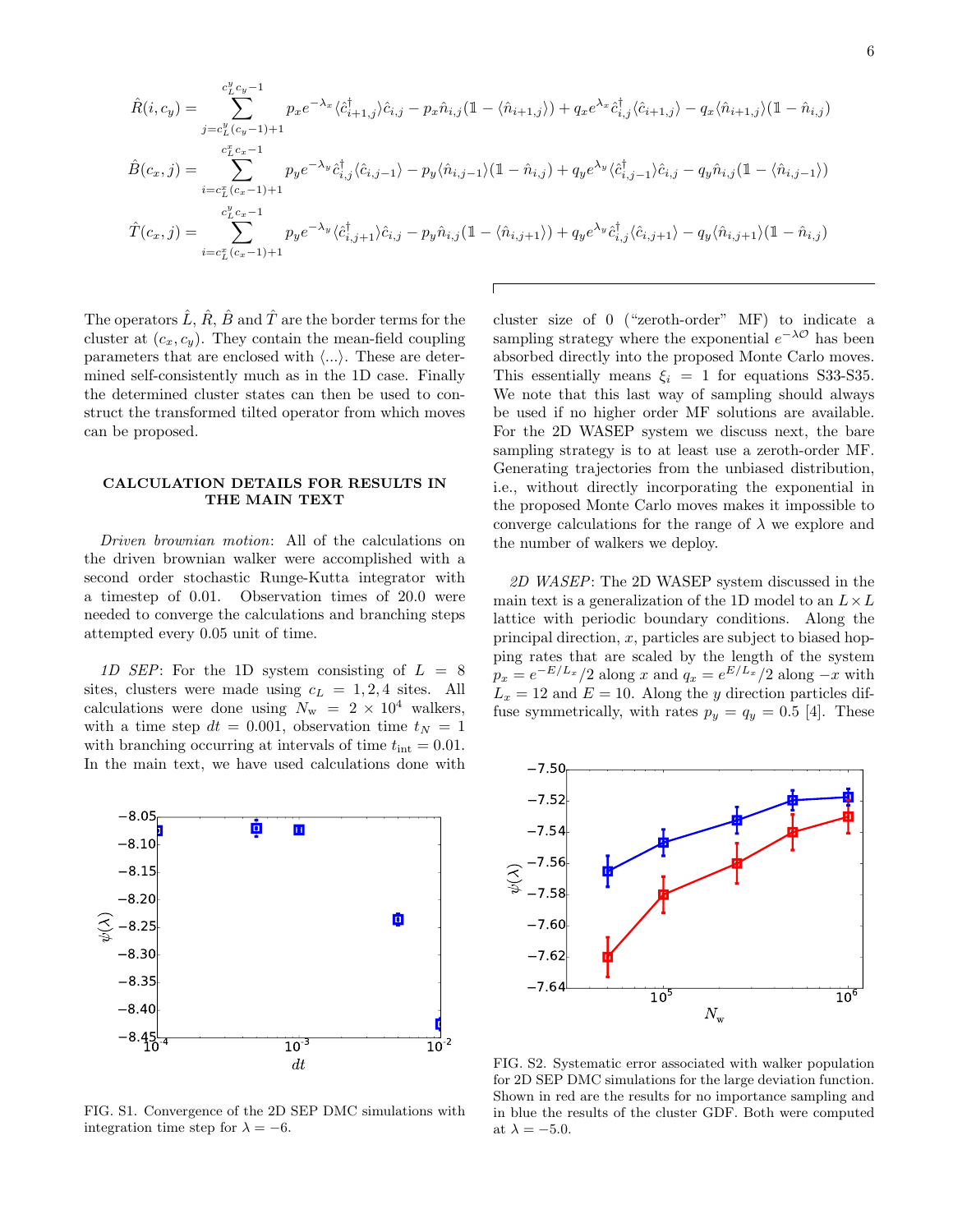calculations are resource intensive so a careful study of convergence and statistical properties is needed to be able to compute the susceptibility  $\chi(\lambda)$ .

Towards this end we determine the time step error associated with Trotterization as shown in Fig. S1 for the largest  $\lambda$  value that we wish to access, since this sets the upper-bound on the error. We find that  $dt = 0.001$  is sufficient to converge the error.

The second major source of error in these calculations is the systematic error due to finite walker population. Since the variance grows exponentially with  $|\lambda|$  [5], it is sufficient to determine the largest number of walkers needed for maximal  $|\lambda|$  we use in our simulations. Fig. S2 shows the convergence of  $\psi(\lambda)$  with  $N_w$  for  $\lambda = -5.0$  both using and not using importance sampling. It is evident that using auxiliary dynamics, even with  $N_{\rm w} = 5 \times 10^5$ our results would have been sufficiently converged. Comparing against calculations without auxiliary dynamics we have ∼ 4-fold increase in efficiency mirroring the ratio of independent walkers of Fig. 3c in the main text. Despite the mean field GDF employed for this model not being particularly good at large  $|\lambda|$ , as the traveling wave state is not well described by a small single cluster, we still get a factor of 2-4 reduction in the required number of walkers to converge results (c.f. Fig. 3c in main text).

Following this analysis, we used  $N_{\rm w} = 5 \times 10^5$  walkers for  $\lambda \leq -3.0$  with  $t_N = 100$  where branching was done every  $t_{\text{int}} = 0.01$ . For  $\lambda > -3.0$  simulations used  $N_{\rm w}$  = 10<sup>6</sup> walkers with  $t_N$  = 72 and  $t_{\rm int}$  = 1.4. In Fig. 3c of the main text the ratio of independent clones was determined using independent clone counts at time  $t = 0.32t_N$ . Fig. S3 shows a comparison of the fraction of independent walkers,  $f_I(t)$ , along the entire  $t_N$  trajectory for  $\lambda = -5.0$ . It highlights the importance of using GDF for sampling purposes to ensure that that there are



FIG. S3. Fraction of independent walkers  $f_I(t)$  as a function of simulation time for  $\lambda = -5.0$  using GDF (blue) and not using GDF (red). Inset shows the ratio of fraction of independent walkers with GDF and without as a function of time.

enough uncorrelated contributions to the estimator.

# CONNECTION WITH THE ITERATIVE FEEDBACK METHOD OF NEMOTO ET AL

In their work, Nemoto et al. have outlined an iterative feedback control algorithm by which they attempt to construct a potential to affect an importance sampling of the large deviation function[6, 7]. These papers illustrate their method via two models: diffusion of a particle in a quartic potential and the FA model[8]. The basic idea in the context of a lattice model is to modify the transition rate  $w(\mathcal{C} \to \mathcal{F}[\mathcal{C}])$  between configurations  $\mathcal{C}$  and  $\mathcal{F}[\mathcal{C}]$  via a auxilary potential  $U(\mathcal{C})$  as

$$
\tilde{w}(\mathcal{C} \to \mathcal{F}[\mathcal{C}]) = e^{-\lambda} w(\mathcal{C} \to \mathcal{F}[\mathcal{C}]) e^{\frac{1}{2}[U(\mathcal{C}) - U(\mathcal{F}[\mathcal{C}])]}. (S41)
$$

where they biased on the activity, or number of configurational changes. Here  $\mathcal{F}[\mathcal{C}]$  is a function that maps the current configuration  $\mathcal C$  to a new configuration and  $\lambda$  is a counting field conjugate to the activity. Typically Nemoto et al. parametrize  $U(\mathcal{C})$  iteratively using the criteria that in the optimum Doob transformed dynamics the distribution of order parameter values computed over the full simulation time – the "average distribution" and those constructed from the final "end distribution" must be identical. Of the models they consider the more complicated many-particle-interacting simulations for the FA case is done by setting  $U(\mathcal{C}) - U(\mathcal{F}_i[\mathcal{C}]) \equiv$  $u_d(n_{i-d},...,n_i,...,n_{i+d})$ . Here  $\mathcal{F}_i$  simply constitutes a spin-flip on site i and  $\mathcal C$  represents a 1D lattice of spins.

Nemoto et al. alluded to the relationship between their potential and the dominant left eigenvector of the tilted operator, but did not give an explicit expression. From the formalism presented in the text it is evident that

$$
e^{\frac{1}{2}[U(\mathcal{C}) - U(\mathcal{F}[\mathcal{C}])]} = \frac{\tilde{\Xi}(\mathcal{F}[\mathcal{C}])}{\tilde{\Xi}(\mathcal{C})},
$$
(S42)

where  $\tilde{\Xi}(\mathcal{C})$  is the GDF obtained by approximating the left eigenvector of the tilted operator, as we have discussed in the main text. This connection simplifies the importance sampling in the sense that GDFs with larger overlap with the exact left eigenvector of the tilted operator immediately lead to better sampling. The iterative mechanism outlined by Nemoto et al. may be seen as an analog of the variation of parameters needed to determine a parametrized GDF. However, since the variational determination of the GDFs is carried out outside of the dynamics itself, we expect it to be numerically less intensive in most situations than the iterative feedback algorithm.